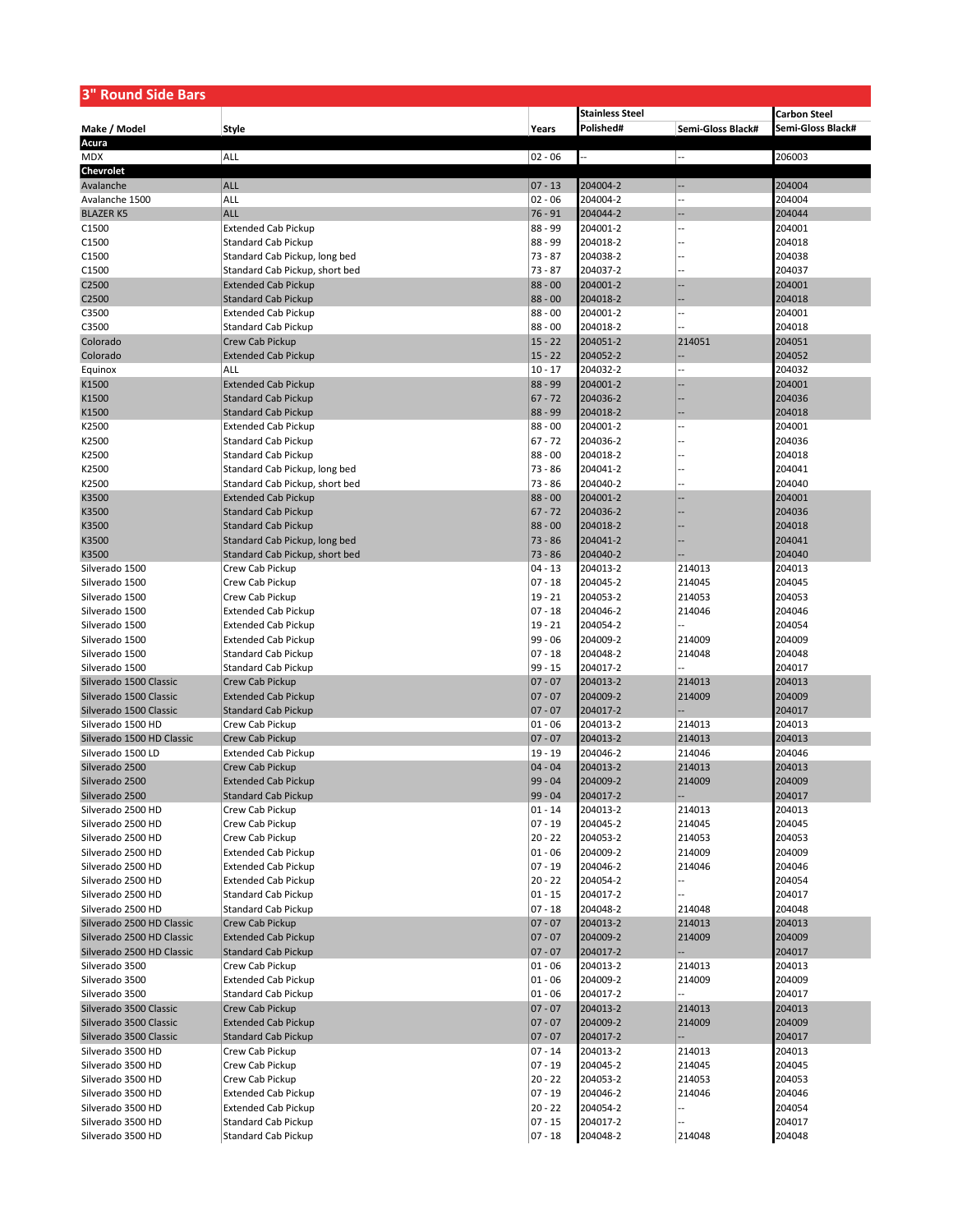| Suburban                   | All                                           | $15 - 20$ | 204004-2 |                          | 204004 |
|----------------------------|-----------------------------------------------|-----------|----------|--------------------------|--------|
| Suburban                   | <b>ALL</b>                                    | $73 - 91$ | 204039-2 |                          | 204039 |
| Suburban                   | <b>ALL</b>                                    | $92 - 99$ | 204014-2 |                          | 204014 |
| Suburban 1500              | ALL                                           | $00 - 14$ | 204004-2 |                          | 204004 |
| Tahoe                      | 2-DOOR                                        | $95 - 99$ | 204018-2 |                          | 204018 |
| Tahoe                      | 4-DOOR                                        | $95 - 99$ | 204012-2 |                          | 204012 |
| Traverse                   | ALL                                           | $09 - 16$ | 204031-2 |                          | 204031 |
| Dodge                      |                                               |           |          |                          |        |
| Dakota                     | Crew Cab Pickup                               | $06 - 12$ | 205010-2 |                          | 205010 |
| Dakota                     | <b>Extended Cab Pickup</b>                    | $97 - 04$ | 205000-2 |                          | 205000 |
| Dakota                     | <b>Standard Cab Pickup</b>                    | $97 - 04$ | 205001-2 |                          | 205001 |
| Durango                    | Excluding OE side skirting                    | $11 - 22$ | 205031-2 |                          | 205031 |
| Nitro                      | <b>ALL</b>                                    | $07 - 11$ | 205015-2 | ш,                       | 205015 |
| Ram 1500                   | Crew Cab Pickup                               | $02 - 08$ | 205008-2 |                          | 205008 |
| Ram 1500                   | Crew Cab Pickup                               | $09 - 10$ | 205041-2 | 215041                   | 205041 |
| Ram 1500                   | Crew Cab Pickup                               | $98 - 01$ | 205003-2 |                          | 205003 |
| Ram 1500                   |                                               | $09 - 10$ | 205040-2 | 215040                   | 205040 |
| Ram 1500                   | <b>Extended Cab Pickup</b>                    | $02 - 08$ |          |                          | 205013 |
|                            | <b>Standard Cab Pickup</b>                    | $09 - 10$ |          |                          |        |
| Ram 1500                   | <b>Standard Cab Pickup</b>                    |           | 205039-2 | 215039                   | 205039 |
| Ram 1500                   | <b>Standard Cab Pickup</b>                    | $94 - 01$ | 205002-2 |                          | 205002 |
| Ram 2500                   | Crew Cab Pickup                               | $03 - 09$ | 205008-2 |                          | 205008 |
| Ram 2500                   | Crew Cab Pickup                               | $09 - 10$ | 205041-2 | 215041                   | 205041 |
| Ram 2500                   | <b>Extended Crew Cab Pickup</b>               | $06 - 10$ | 205030-2 |                          | 205030 |
| Ram 2500                   | <b>Standard Cab Pickup</b>                    | $03 - 08$ |          |                          | 205013 |
| Ram 2500                   | <b>Standard Cab Pickup</b>                    | $09 - 10$ | 205039-2 | 215039                   | 205039 |
| Ram 2500                   | <b>Standard Cab Pickup</b>                    | $94 - 01$ | 205002-2 |                          | 205002 |
| Ram 3500                   | Crew Cab Pickup                               | $03 - 09$ | 205008-2 |                          | 205008 |
| Ram 3500                   | Crew Cab Pickup                               | $09 - 10$ | 205041-2 | 215041                   | 205041 |
| Ram 3500                   | <b>Extended Crew Cab Pickup</b>               | $06 - 10$ | 205030-2 |                          | 205030 |
| Ram 3500                   | <b>Standard Cab Pickup</b>                    | $03 - 08$ |          |                          | 205013 |
| Ram 3500                   | <b>Standard Cab Pickup</b>                    | $09 - 10$ | 205039-2 | 215039                   | 205039 |
| Ram 3500                   | <b>Standard Cab Pickup</b>                    | $94 - 01$ | 205002-2 |                          | 205002 |
| Ford                       |                                               |           |          |                          |        |
| <b>Bronco</b>              | 4-DOOR                                        | $21 - 21$ |          |                          | 209045 |
| <b>Bronco</b>              | <b>ALL</b>                                    | $66 - 72$ | 203038-2 |                          | 203038 |
| <b>Bronco Sport</b>        | All                                           | $21 - 21$ |          |                          | 209043 |
| Escape                     | <b>ALL</b>                                    | $01 - 07$ |          | Щ,                       | 203012 |
| Escape                     | <b>ALL</b>                                    | $08 - 12$ |          |                          | 203031 |
| Excursion                  | ALL                                           | $00 - 05$ | 203006-2 | 213006                   | 203006 |
| Expedition                 | <b>ALL</b>                                    | $03 - 06$ | 203004-2 |                          | 203004 |
| Expedition                 | Excluding EL, Max, or Funkmaster Flex Edition | $07 - 18$ |          |                          | 203030 |
| Explorer                   | 4-DOOR                                        | $02 - 10$ |          |                          | 203018 |
| Explorer                   | 4-DOOR                                        | $95 - 01$ |          |                          | 203036 |
| Explorer                   | ALL                                           | $11 - 19$ | 203041-2 |                          | 203041 |
| <b>Explorer Sport Trac</b> | <b>ALL</b>                                    | $01 - 05$ | 203010-2 |                          | 203010 |
| <b>Explorer Sport Trac</b> | <b>ALL</b>                                    | $07 - 10$ | 203019-2 |                          | 203019 |
| $F-150$                    | Crew Cab Pickup                               | $01 - 03$ | 203009-2 |                          | 203009 |
| $F-150$                    | Crew Cab Pickup                               | $04 - 08$ | 203015-2 |                          | 203015 |
| $F-150$                    | Crew Cab Pickup                               | $09 - 14$ | 203039-2 |                          | 203039 |
| $F-150$                    | Crew Cab Pickup                               | $15 - 22$ | 203043-2 | 213043                   | 203043 |
| $F-150$                    | <b>Extended Cab Pickup</b>                    | $04 - 14$ | 203016-2 |                          | 203016 |
| $F-150$                    | <b>Extended Cab Pickup</b>                    | $15 - 22$ | 203044-2 | 213044                   | 203044 |
| $F-150$                    | <b>Extended Cab Pickup</b>                    | $97 - 03$ | 203008-2 |                          | 203008 |
| $F-150$                    | Standard Cab Pickup                           | $04 - 08$ |          |                          | 203017 |
| F-150                      | Standard Cab Pickup                           | $09 - 14$ |          |                          | 203040 |
| $F-150$                    | Standard Cab Pickup                           | $15 - 22$ | 203045-2 | 213045                   | 203045 |
| $F-150$                    | Standard Cab Pickup                           | 80 - 96   | 203001-2 |                          | 203001 |
| $F-150$                    | Standard Cab Pickup                           | $97 - 03$ | 203007-2 |                          | 203007 |
| F-150 Heritage             | <b>Extended Cab Pickup</b>                    | $04 - 04$ | 203008-2 | $\overline{\phantom{a}}$ | 203008 |
| F-150 Heritage             | <b>Standard Cab Pickup</b>                    | $04 - 04$ | 203007-2 |                          | 203007 |
| $F-250$                    | <b>Extended Cab Pickup</b>                    | 99 - 99   | 203025-2 | 213025                   | 203025 |
| F-250 Super Duty           | Crew Cab Pickup                               | $17 - 22$ | 203043-2 | 213043                   | 203043 |
| F-250 Super Duty           | Crew Cab Pickup                               | $99 - 16$ | 203006-2 | 213006                   | 203006 |
| F-250 Super Duty           | <b>Extended Cab Pickup</b>                    | $17 - 22$ | 203044-2 | 213044                   | 203044 |
| F-250 Super Duty           | <b>Extended Cab Pickup</b>                    | $99 - 16$ | 203025-2 | 213025                   | 203025 |
| F-250 Super Duty           | <b>Standard Cab Pickup</b>                    | $17 - 22$ | 203045-2 | 213045                   | 203045 |
| F-250 Super Duty           | <b>Standard Cab Pickup</b>                    | $99 - 16$ | 203014-2 | 213014                   | 203014 |
| F-350 Super Duty           | Crew Cab Pickup                               | $17 - 22$ | 203043-2 | 213043                   | 203043 |
| F-350 Super Duty           | Crew Cab Pickup                               | $99 - 16$ | 203006-2 | 213006                   | 203006 |
| F-350 Super Duty           | <b>Extended Cab Pickup</b>                    | $17 - 22$ | 203044-2 | 213044                   | 203044 |
| F-350 Super Duty           | <b>Extended Cab Pickup</b>                    | $99 - 16$ | 203025-2 | 213025                   | 203025 |
| F-350 Super Duty           | Standard Cab Pickup                           | $17 - 22$ | 203045-2 | 213045                   | 203045 |
| F-350 Super Duty           | Standard Cab Pickup                           | $99 - 16$ | 203014-2 | 213014                   | 203014 |
| F-450 Super Duty           | Crew Cab Pickup                               | $08 - 16$ | 203006-2 | 213006                   | 203006 |
|                            |                                               |           |          |                          |        |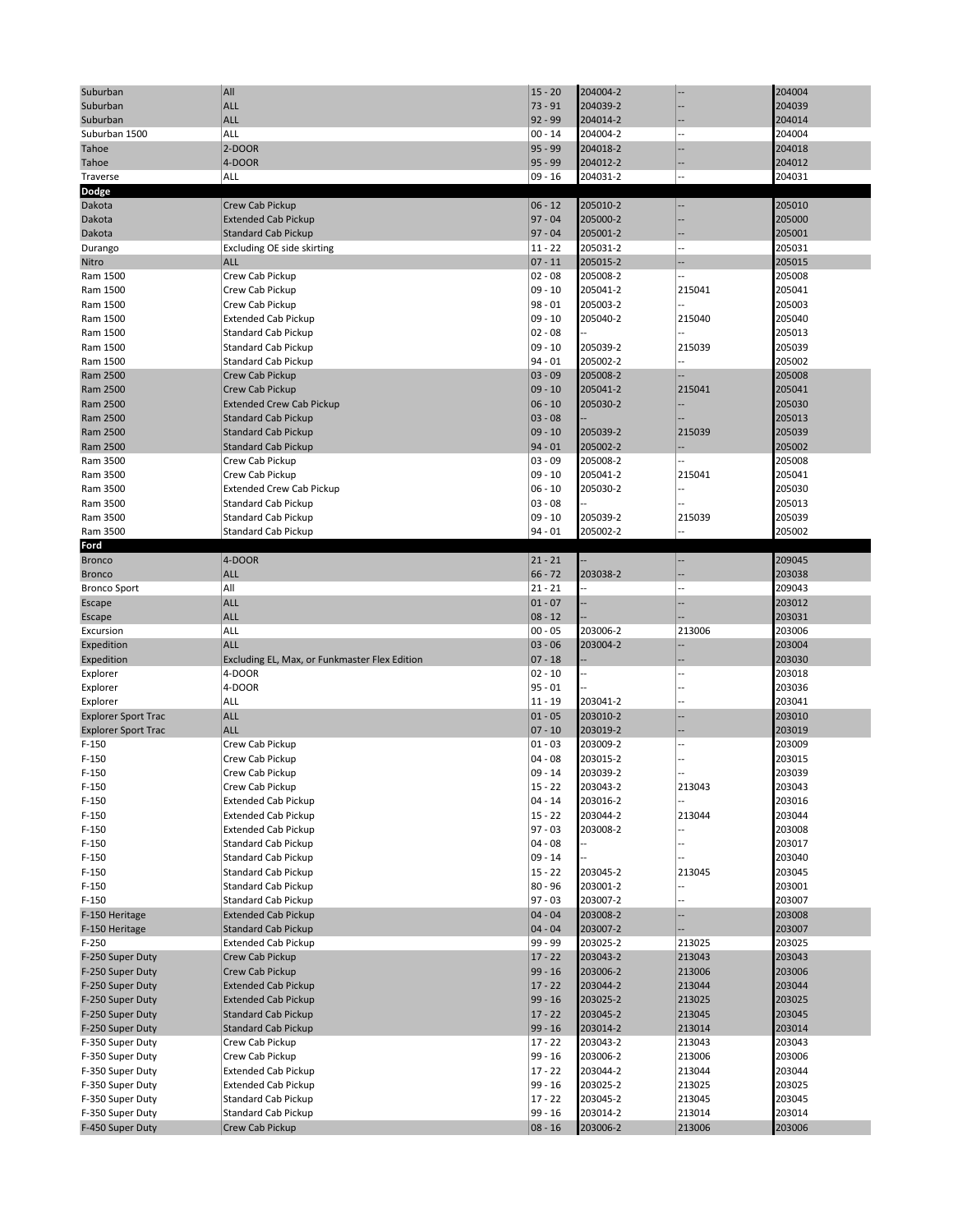| F-450 Super Duty                 | Crew Cab Pickup                    | $17 - 22$            | 203043-2             | 213043                   | 203043           |
|----------------------------------|------------------------------------|----------------------|----------------------|--------------------------|------------------|
| F-450 Super Duty                 | Crew Cab, Cab & Chassis            | $17 - 22$            | 203043-2             | 213043                   | 203043           |
|                                  |                                    |                      |                      |                          |                  |
| F-450 Super Duty                 | Extended Cab, Cab & Chassis        | $17 - 22$            | 203044-2             | 213044                   | 203044           |
| F-450 Super Duty                 | <b>Standard Cab Pickup</b>         | $19 - 22$            | 203045-2             | 213045                   | 203045           |
| F-450 Super Duty                 | Standard Cab, Cab & Chassis        | $17 - 22$            | 203045-2             | 213045                   | 203045           |
| F-550 Super Duty                 | Crew Cab, Cab & Chassis            | $17 - 22$            | 203043-2             | 213043                   | 203043           |
| F-550 Super Duty                 | Extended Cab, Cab & Chassis        | $17 - 22$            | 203044-2             | 213044                   | 203044           |
| F-550 Super Duty                 | Standard Cab, Cab & Chassis        | $17 - 22$            | 203045-2             | 213045                   | 203045           |
|                                  | Crew Cab Pickup                    | $19 - 22$            | 203046-2             |                          | 203046           |
| Ranger                           |                                    |                      |                      |                          |                  |
| Ranger                           | <b>Extended Cab Pickup</b>         | $86 - 97$            | 203003-2             |                          | 203003           |
| Ranger                           | Extended Cab Pickup, 2-door        | $98 - 10$            | 203035-2             |                          | 203035           |
| Ranger                           | Extended Cab Pickup, 4-door        | $98 - 09$            | 203033-2             |                          | 203033           |
| Ranger                           | <b>Standard Cab Pickup</b>         | $98 - 09$            |                      |                          | 203034           |
| <b>GMC</b>                       |                                    |                      |                      |                          |                  |
| Acadia                           | Excluding cladding or Denali       | $09 - 16$            | 204031-2             |                          | 204031           |
| C1500                            | <b>Extended Cab Pickup</b>         | 88 - 99              | 204001-2             | Ξ.                       | 204001           |
| C1500                            | <b>Standard Cab Pickup</b>         | 88 - 99              | 204018-2             |                          | 204018           |
|                                  |                                    |                      |                      |                          |                  |
| C1500                            | Standard Cab Pickup, long bed      | $73 - 87$            | 204038-2             |                          | 204038           |
| C1500                            | Standard Cab Pickup, short bed     | $73 - 87$            | 204037-2             |                          | 204037           |
| C2500                            | <b>Extended Cab Pickup</b>         | $88 - 00$            | 204001-2             | $\overline{a}$           | 204001           |
| C2500                            | <b>Standard Cab Pickup</b>         | $88 - 00$            | 204018-2             |                          | 204018           |
| C3500                            | <b>Extended Cab Pickup</b>         | $88 - 00$            | 204001-2             | $\overline{\phantom{a}}$ | 204001           |
| C3500                            | <b>Standard Cab Pickup</b>         | $88 - 00$            | 204018-2             |                          | 204018           |
| Canyon                           | Crew Cab Pickup                    | $15 - 22$            | 204051-2             | 214051                   | 204051           |
| Canyon                           | <b>Extended Cab Pickup</b>         | $15 - 22$            | 204052-2             |                          | 204052           |
| K1500                            | <b>Extended Cab Pickup</b>         | $88 - 99$            | 204001-2             |                          | 204001           |
|                                  |                                    | $67 - 72$            |                      |                          |                  |
| K1500                            | <b>Standard Cab Pickup</b>         |                      | 204036-2             |                          | 204036           |
| K1500                            | <b>Standard Cab Pickup</b>         | $88 - 99$            | 204018-2             |                          | 204018           |
| K2500                            | <b>Extended Cab Pickup</b>         | $88 - 00$            | 204001-2             | --                       | 204001           |
| K2500                            | <b>Standard Cab Pickup</b>         | $67 - 72$            | 204036-2             |                          | 204036           |
| K2500                            | <b>Standard Cab Pickup</b>         | $88 - 00$            | 204018-2             |                          | 204018           |
| K2500                            | Standard Cab Pickup, long bed      | $73 - 86$            | 204041-2             |                          | 204041           |
| K2500                            | Standard Cab Pickup, short bed     | $73 - 86$            | 204040-2             |                          | 204040           |
| K3500                            | <b>Extended Cab Pickup</b>         | $88 - 00$            | 204001-2             |                          | 204001           |
|                                  |                                    | $67 - 72$            | 204036-2             |                          | 204036           |
| K3500                            | <b>Standard Cab Pickup</b>         |                      |                      |                          |                  |
| K3500                            | <b>Standard Cab Pickup</b>         | $88 - 00$            | 204018-2             |                          | 204018           |
| K3500                            | Standard Cab Pickup, long bed      | $73 - 86$            | 204041-2             |                          | 204041           |
| K3500                            | Standard Cab Pickup, short bed     | $73 - 86$            | 204040-2             |                          | 204040           |
| Sierra 1500                      | Crew Cab Pickup                    | $04 - 13$            | 204013-2             | 214013                   | 204013           |
| Sierra 1500                      | Crew Cab Pickup                    | $07 - 18$            | 204045-2             | 214045                   | 204045           |
| Sierra 1500                      | Crew Cab Pickup                    | $19 - 21$            | 204053-2             | 214053                   | 204053           |
| Sierra 1500                      | <b>Extended Cab Pickup</b>         | $07 - 18$            | 204046-2             | 214046                   | 204046           |
| Sierra 1500                      | <b>Extended Cab Pickup</b>         | $19 - 21$            | 204054-2             |                          | 204054           |
| Sierra 1500                      |                                    | $99 - 06$            | 204009-2             | 214009                   | 204009           |
|                                  | <b>Extended Cab Pickup</b>         |                      |                      |                          |                  |
| Sierra 1500                      | <b>Standard Cab Pickup</b>         | $07 - 18$            | 204048-2             | 214048                   | 204048           |
| Sierra 1500                      | <b>Standard Cab Pickup</b>         | $99 - 15$            | 204017-2             | --                       | 204017           |
| Sierra 1500 Classic              | Crew Cab Pickup                    | $07 - 07$            | 204013-2             | 214013                   | 204013           |
| Sierra 1500 Classic              | <b>Extended Cab Pickup</b>         | $07 - 07$            | 204009-2             | 214009                   | 204009           |
| Sierra 1500 Classic              | <b>Standard Cab Pickup</b>         | $07 - 07$            | 204017-2             |                          | 204017           |
| Sierra 1500 HD                   | Crew Cab Pickup                    | $01 - 06$            | 204013-2             | 214013                   | 204013           |
| Sierra 1500 HD Classic           | Crew Cab Pickup                    | $07 - 07$            | 204013-2             | 214013                   | 204013           |
| Sierra 1500 Limited              | <b>Extended Cab Pickup</b>         | $19 - 19$            | 204046-2             | 214046                   | 204046           |
| Sierra 2500                      | Crew Cab Pickup                    | $04 - 04$            | 204013-2             | 214013                   | 204013           |
|                                  |                                    |                      |                      |                          |                  |
| Sierra 2500                      | <b>Extended Cab Pickup</b>         | $99 - 04$            | 204009-2             | 214009                   | 204009           |
| Sierra 2500                      | <b>Standard Cab Pickup</b>         | $99 - 04$            | 204017-2             |                          | 204017           |
| Sierra 2500 HD                   | Crew Cab Pickup                    | $01 - 14$            | 204013-2             | 214013                   | 204013           |
| Sierra 2500 HD                   | Crew Cab Pickup                    | $07 - 19$            | 204045-2             | 214045                   | 204045           |
| Sierra 2500 HD                   | Crew Cab Pickup                    | $20 - 22$            | 204053-2             | 214053                   | 204053           |
| Sierra 2500 HD                   | <b>Extended Cab Pickup</b>         | 01 - 06              | 204009-2             | 214009                   | 204009           |
| Sierra 2500 HD                   | <b>Extended Cab Pickup</b>         | $07 - 19$            | 204046-2             | 214046                   | 204046           |
| Sierra 2500 HD                   | <b>Extended Cab Pickup</b>         | $20 - 22$            | 204054-2             |                          | 204054           |
| Sierra 2500 HD                   | Standard Cab Pickup                | $01 - 15$            | 204017-2             |                          | 204017           |
|                                  | Standard Cab Pickup                |                      |                      |                          |                  |
| Sierra 2500 HD                   |                                    | $07 - 18$            | 204048-2             | 214048                   | 204048           |
| Sierra 2500 HD Classic           |                                    |                      |                      |                          | 204013           |
|                                  | Crew Cab Pickup                    | $07 - 07$            | 204013-2             | 214013                   |                  |
| Sierra 2500 HD Classic           | <b>Extended Cab Pickup</b>         | $07 - 07$            | 204009-2             | 214009                   | 204009           |
| Sierra 2500 HD Classic           | <b>Standard Cab Pickup</b>         | $07 - 07$            | 204017-2             |                          | 204017           |
| Sierra 3500                      | Crew Cab Pickup                    | 01 - 06              | 204013-2             | 214013                   | 204013           |
| Sierra 3500                      | <b>Extended Cab Pickup</b>         | $01 - 06$            | 204009-2             | 214009                   | 204009           |
|                                  |                                    |                      |                      | --                       |                  |
| Sierra 3500                      | Standard Cab Pickup                | 01 - 06              | 204017-2             |                          | 204017           |
| Sierra 3500 Classic              | Crew Cab Pickup                    | $07 - 07$            | 204013-2             | 214013                   | 204013           |
| Sierra 3500 Classic              | <b>Extended Cab Pickup</b>         | $07 - 07$            | 204009-2             | 214009                   | 204009           |
| Sierra 3500 Classic              | <b>Standard Cab Pickup</b>         | $07 - 07$            | 204017-2             |                          | 204017           |
| Sierra 3500 HD<br>Sierra 3500 HD | Crew Cab Pickup<br>Crew Cab Pickup | 07 - 14<br>$07 - 19$ | 204013-2<br>204045-2 | 214013<br>214045         | 204013<br>204045 |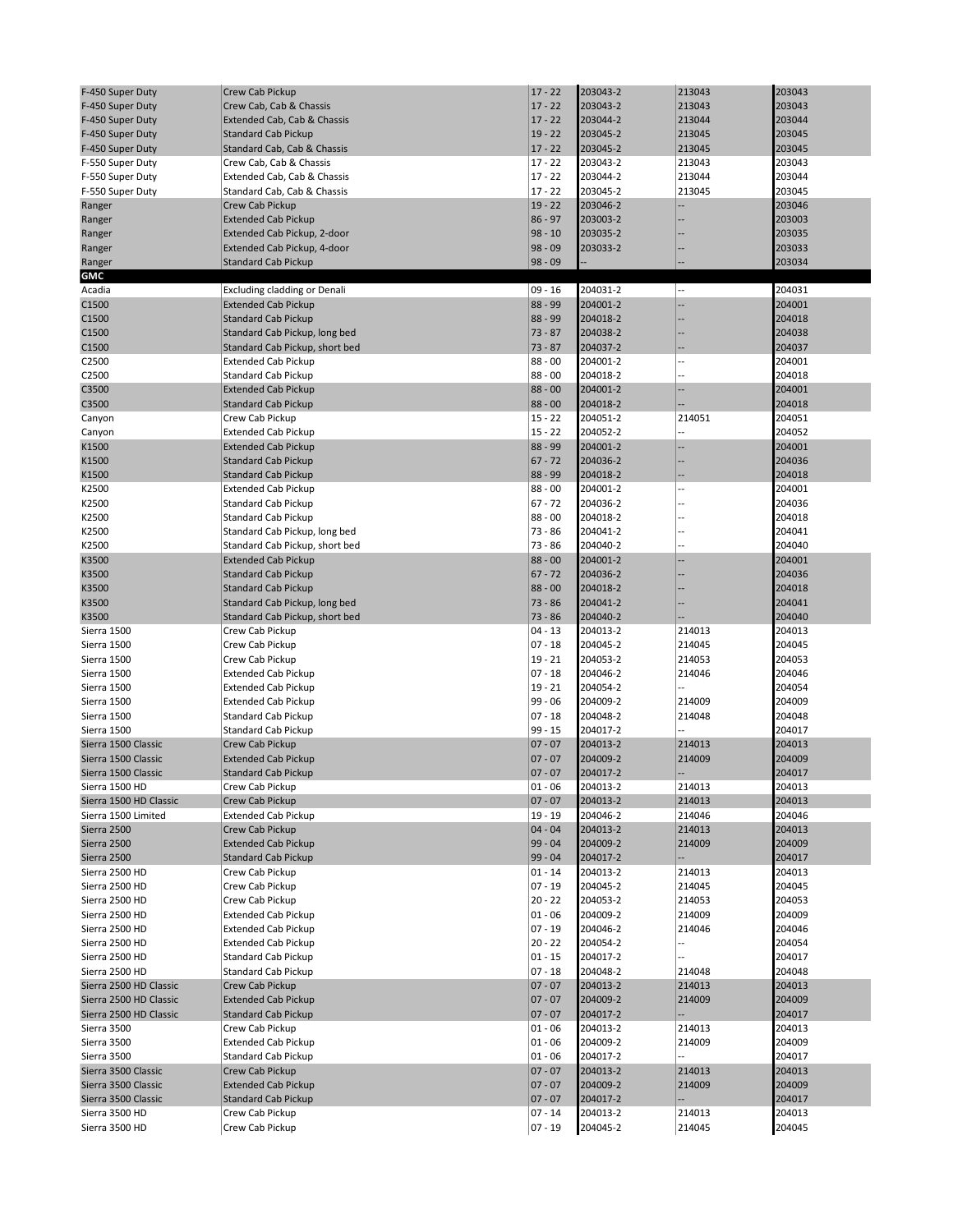| Sierra 3500 HD                | Crew Cab Pickup                                                                                | $20 - 22$              | 204053-2             | 214053         | 204053           |
|-------------------------------|------------------------------------------------------------------------------------------------|------------------------|----------------------|----------------|------------------|
| Sierra 3500 HD                | <b>Extended Cab Pickup</b>                                                                     | $07 - 19$              | 204046-2             | 214046         | 204046           |
| Sierra 3500 HD                | <b>Extended Cab Pickup</b>                                                                     | $20 - 22$              | 204054-2             |                | 204054           |
| Sierra 3500 HD                | <b>Standard Cab Pickup</b>                                                                     | $07 - 15$              | 204017-2             |                | 204017           |
| Sierra 3500 HD                | <b>Standard Cab Pickup</b>                                                                     | $07 - 18$              | 204048-2             | 214048         | 204048           |
| Suburban                      | <b>ALL</b>                                                                                     | $73 - 91$              | 204039-2             |                | 204039           |
| Terrain                       | ALL                                                                                            | $10 - 17$              | 204032-2<br>204018-2 |                | 204032           |
| Yukon<br>Yukon                | 2-DOOR<br>4-DOOR                                                                               | $92 - 99$<br>$95 - 99$ | 204012-2             |                | 204018<br>204012 |
| Yukon XL                      | All                                                                                            | $15 - 20$              | 204004-2             |                | 204004           |
| Yukon XL 1500                 | <b>ALL</b>                                                                                     | $00 - 14$              | 204004-2             |                | 204004           |
| Honda                         |                                                                                                |                        |                      |                |                  |
| $CR-V$                        | ALL                                                                                            | $12 - 16$              | 206010-2             |                | ÷.               |
| Pilot                         | <b>ALL</b>                                                                                     | $03 - 08$              |                      | --             | 206003           |
| Pilot                         | <b>ALL</b>                                                                                     | $09 - 15$              | 206008-2             |                | 206008           |
| Ridgeline                     | ALL                                                                                            | $06 - 14$              |                      |                | 206005           |
| <b>Hummer</b>                 |                                                                                                |                        |                      |                |                  |
| H2                            | With factory rocker bar                                                                        | $03 - 09$              | 204075-2             |                | 204075           |
| H <sub>3</sub>                | Excluding factory rocker bar                                                                   | $06 - 10$              | 204076-2             |                | 204076           |
| Hyundai                       | <b>ALL</b>                                                                                     | $07 - 12$              | 207003-2             |                | 207003           |
| Santa Fe<br>Santa Fe          | Excluding models with auto-leveling HID headlights                                             | $13 - 16$              | 207005-2             |                |                  |
| Santa Fe Sport                | Excluding models with auto-leveling HID headlights                                             | $13 - 16$              | 207005-2             |                |                  |
| Jeep                          |                                                                                                |                        |                      |                |                  |
| Cherokee                      | <b>ALL</b>                                                                                     | $84 - 00$              | 201000-2             |                | 201000           |
| <b>Grand Cherokee</b>         | 75th Anniversary, Laredo, Limited, Overland, and Overland Summit                               | $11 - 19$              | 201008-2             |                | 201008           |
| <b>Grand Cherokee</b>         | ALL                                                                                            | $99 - 04$              |                      |                | 201001           |
| Liberty                       | <b>ALL</b>                                                                                     | $08 - 12$              | 201005-2             |                | 201005           |
| Liberty                       | Excluding mud flaps and cladding                                                               | $02 - 07$              |                      |                | 201002           |
| Wrangler                      | ALL                                                                                            | $87 - 06$              | 35600-2              |                | 35600            |
| Wrangler                      | JK, 2-door excluding Unlimited and factory rocker                                              | $07 - 18$              | 35800-2              |                | 35800            |
| Wrangler                      | JK, Unlimited (4-door)                                                                         | $07 - 18$              |                      |                | 35700            |
| Wrangler                      | JL, Unlimited (4-door)                                                                         | $18 - 21$              |                      |                | 35701            |
| Kia                           | ALL                                                                                            | $11 - 15$              | 200104-2             |                |                  |
| Sportage<br><b>Land Rover</b> |                                                                                                |                        |                      |                |                  |
| LR3                           | <b>ALL</b>                                                                                     | $05 - 09$              |                      |                | 200112           |
|                               |                                                                                                |                        |                      |                |                  |
|                               |                                                                                                |                        |                      |                |                  |
| Lexus<br><b>RX350</b>         | ALL                                                                                            | $10 - 13$              | 202016-2             | --             |                  |
| Mazda                         |                                                                                                |                        |                      |                |                  |
| B2300                         | <b>Extended Cab Pickup</b>                                                                     | $03 - 04$              | 203033-2             |                | 203033           |
| <b>B2500</b>                  | <b>Extended Cab Pickup</b>                                                                     | $98 - 01$              | 203033-2             |                | 203033           |
| B3000                         | <b>Extended Cab Pickup</b>                                                                     | $98 - 07$              | 203033-2             |                | 203033           |
| B4000                         | <b>Extended Cab Pickup</b>                                                                     | $98 - 09$              | 203033-2             |                | 203033           |
| Tribute                       | ALL                                                                                            | $01 - 06$              |                      |                | 203012           |
| Tribute                       | ALL                                                                                            | $08 - 10$              |                      |                | 203031           |
| Mitsubishi                    |                                                                                                |                        |                      |                |                  |
| Outlander                     | <b>ALL</b>                                                                                     | $11 - 13$              | 208005-2             |                | 208005           |
| Outlander                     | <b>EXCLUDING SPORT</b>                                                                         | $14 - 15$              | 208007-2             |                | 208007           |
| <b>RVR</b>                    | ALL                                                                                            | $11 - 13$              | 208005-2             |                | 208005           |
| <b>RVR</b>                    | ALL                                                                                            | $14 - 15$              | 208007-2             |                | 208007           |
| <b>Nissan</b><br>Frontier     | Crew Cab Pickup                                                                                | $05 - 20$              | 209018-2             | $\overline{a}$ | 209018           |
| Frontier                      | <b>Extended Cab Pickup</b>                                                                     | $05 - 20$              | 209019-2             |                | 209019           |
| Pathfinder                    | ALL                                                                                            | $05 - 12$              | 209011-2             |                | 209011           |
| Titan                         | Crew Cab Pickup                                                                                | $04 - 21$              | 209042-2             | --             | 209042           |
| <b>Titan XD</b>               | Crew Cab Pickup                                                                                | $16 - 21$              | 209042-2             |                | 209042           |
| Ram                           |                                                                                                |                        |                      |                |                  |
| 1500                          | Crew Cab Pickup                                                                                | $11 - 18$              | 205041-2             | 215041         | 205041           |
| 1500                          | Crew Cab Pickup                                                                                | $19 - 22$              | 205045-2             | 215045         | 205045           |
| 1500                          | <b>Extended Cab Pickup</b>                                                                     | $11 - 18$              | 205040-2             | 215040         | 205040           |
| 1500                          | <b>Extended Cab Pickup</b>                                                                     | $19 - 21$              | 205044-2             |                | 205044           |
| 1500                          | <b>Standard Cab Pickup</b>                                                                     | $11 - 18$              | 205039-2             | 215039         | 205039           |
| 1500 Classic                  | Crew Cab Pickup                                                                                | $19 - 22$              | 205041-2             | 215041         | 205041           |
| 1500 Classic                  | <b>Extended Cab Pickup</b>                                                                     | $19 - 22$              | 205040-2             | 215040         | 205040           |
| 1500 Classic                  | Standard Cab Pickup                                                                            | $19 - 22$              | 205039-2             | 215039         | 205039           |
| 2500                          | Crew Cab Pickup                                                                                | $11 - 22$              | 205041-2             | 215041<br>--   | 205041           |
| 2500<br>2500                  | <b>Extended Crew Cab Pickup</b><br>Extended Crew Cab Pickup, excluding 3-link front suspension | $11 - 12$<br>$13 - 22$ | 205030-2<br>205030-2 | Ξ.             | 205030<br>205030 |
| 2500                          | <b>Standard Cab Pickup</b>                                                                     | $11 - 22$              | 205039-2             | 215039         | 205039           |
| 3500                          | Crew Cab Pickup                                                                                | $11 - 22$              | 205041-2             | 215041         | 205041           |
| 3500                          | <b>Extended Crew Cab Pickup</b>                                                                | $11 - 12$              | 205030-2             | --             | 205030           |
| 3500<br>3500                  | Extended Crew Cab Pickup, excluding 3-link front suspension<br>Standard Cab Pickup             | $13 - 22$<br>$11 - 22$ | 205030-2<br>205039-2 | 215039         | 205030<br>205039 |